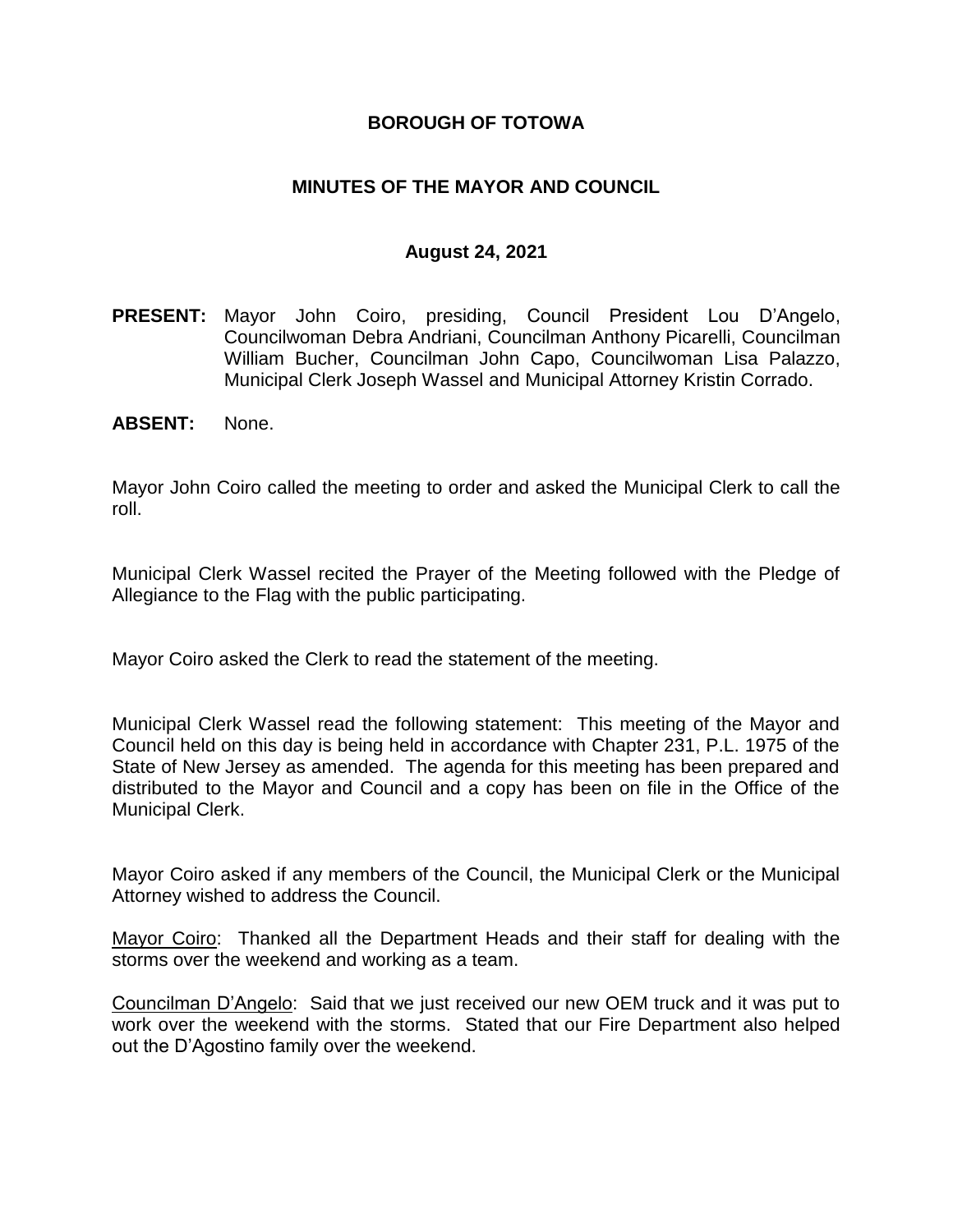Councilwoman Andriani: Reminded everyone about tomorrow night's summer concert at the Municipal Complex – featuring Me & The Other 3. Announced that we had a successful Yankees game bus trip. Commented that Labor Day will be the last day at the pool.

Mayor Coiro asked if any citizens wished to be heard.

CITIZENS HEARD:

There were no citizens who wished to be heard.

There was a motion by Councilman D'Angelo, seconded by Councilwoman Andriani to approve the Minutes of the Mayor and Council for the meeting of August 10, 2021. On roll call vote, all members of the Council present voted in the affirmative. Councilman Bucher and Councilwoman Palazzo abstained from the voting.

COMMITTEE ON FINANCE:

There was a motion by Councilman Picarelli, seconded by Councilman D'Angelo to approve Resolution No. 2021-18 for the payment of bills. On roll call vote, all members of the Council present voted in the affirmative.

There was a motion by Councilman Picarelli, seconded by Councilman D'Angelo to adopt the following Resolution Certifying That The Governing Body Has Complied With N.J.A.C. 5:30-6.5 Pertaining To The Annual Audit. On roll call vote, all members of the Council present voted in the affirmative.

# RESOLUTION NO. 86-2021

### RESOLUTION CERTIFYING THAT THE GOVERNING BODY HAS COMPLIED WITH N.J.A.C. 5:30-6.5 PERTAINING TO THE ANNUAL AUDIT

WHEREAS, N.J.S.A. 40A:5-4 requires the governing body of every local unit to have made an annual audit of its books, accounts and financial transactions; and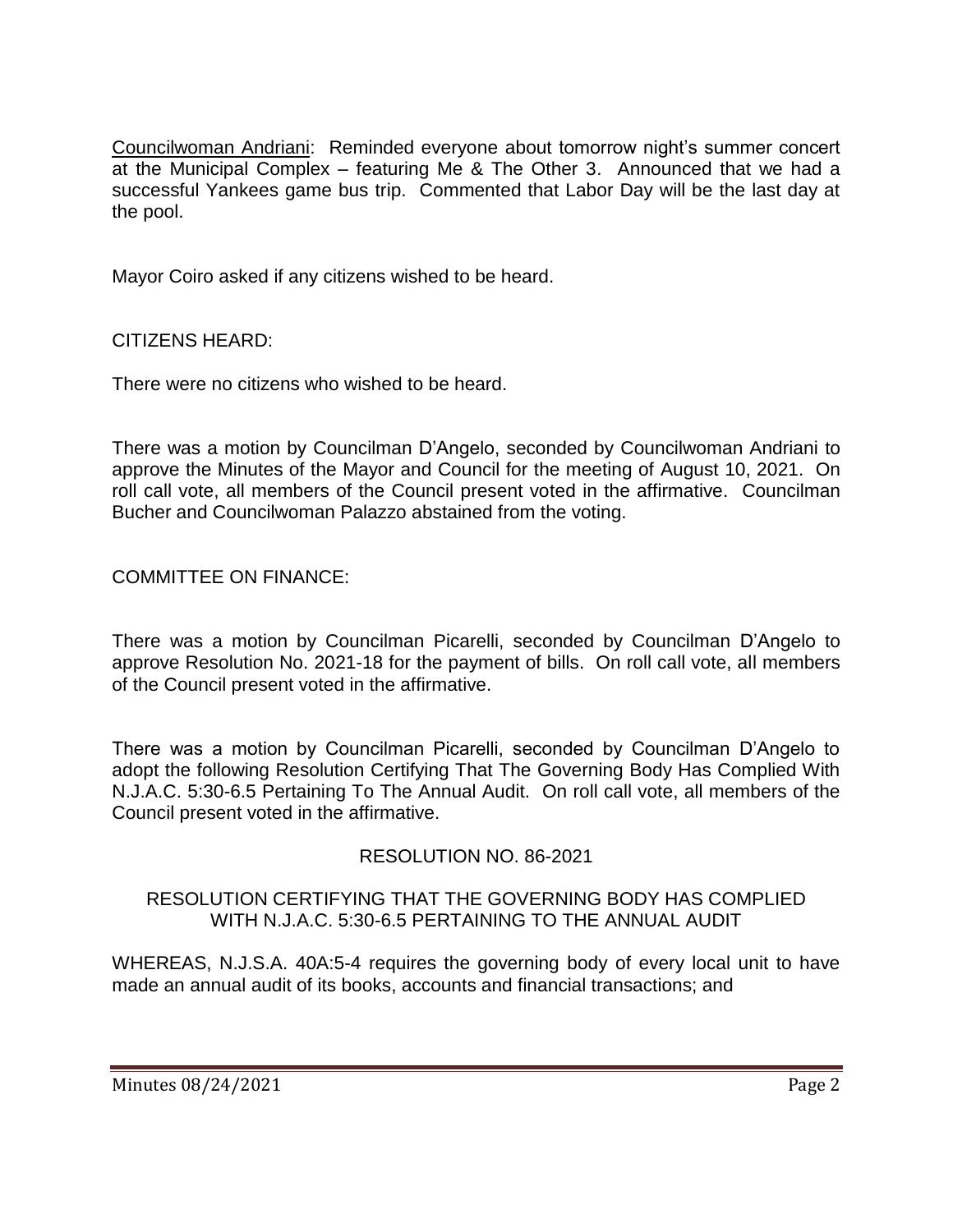WHEREAS, the Annual Report of Audit for the year 2020 has been filed by a Registered Municipal Accountant with the Municipal Clerk pursuant to N.J.S.A. 40A:5-6, and a copy has been received by each member of the governing body; and

WHEREAS, R.S. 52:27BB-34 authorizes the Local Finance Board of the State of New Jersey to prescribe reports pertaining to the local fiscal affairs; and

WHEREAS, the Local Finance Board has promulgated N.J.A.C. 5:30-6.5, a regulation requiring that the governing body of each municipality shall by resolution certify to the Local Finance Board of the State of New Jersey that all members of the governing body have reviewed, as a minimum, the sections of the annual audit entitled "Comments and Recommendations"; and

WHEREAS, the members of the governing body have personally reviewed as a minimum the Annual Report of Audit, and specifically the sections of the Annual Audit entitled "Comments and Recommendations" as evidenced by the group affidavit form of the governing body attached hereto; and

WHEREAS, such resolution of certification shall be adopted by the governing body no later than forty-five days after the receipt of the annual audit, pursuant to N.J.A.C. 5:30- 6.5; and

WHEREAS, all members of the governing body have received and have familiarized themselves with, at least, the minimum requirements of the Local Finance Board of the State of New Jersey, as stated aforesaid and have subscribed to the affidavit, as provided by the Local Finance Board; and

WHEREAS, failure to comply with the regulations of the Local Finance Board of the State of New Jersey may subject the members of the local governing body to the penalty provisions of R.S. 52:27BB-52 – to wit:

R.S. 52:27BB-52 – "A local Officer or member of a local governing body who, after a date fixed for compliance, fails or refuses to obey an order of the director (Director of Local Government Services), under the provisions of this Article, shall be guilty of a misdemeanor and, upon conviction, may be fined not more than one thousand dollars (\$1,000.00) or imprisoned for not more than one year, or both, in addition shall forfeit his office."

NOW, THEREFORE, BE IT RESOLVED, that the Mayor and Council of the Borough of Totowa, hereby states that it has complied with N.J.A.C. 5:30-6.5 and does hereby submit a certified copy of this resolution and the required affidavit to said Board to show evidence of said compliance.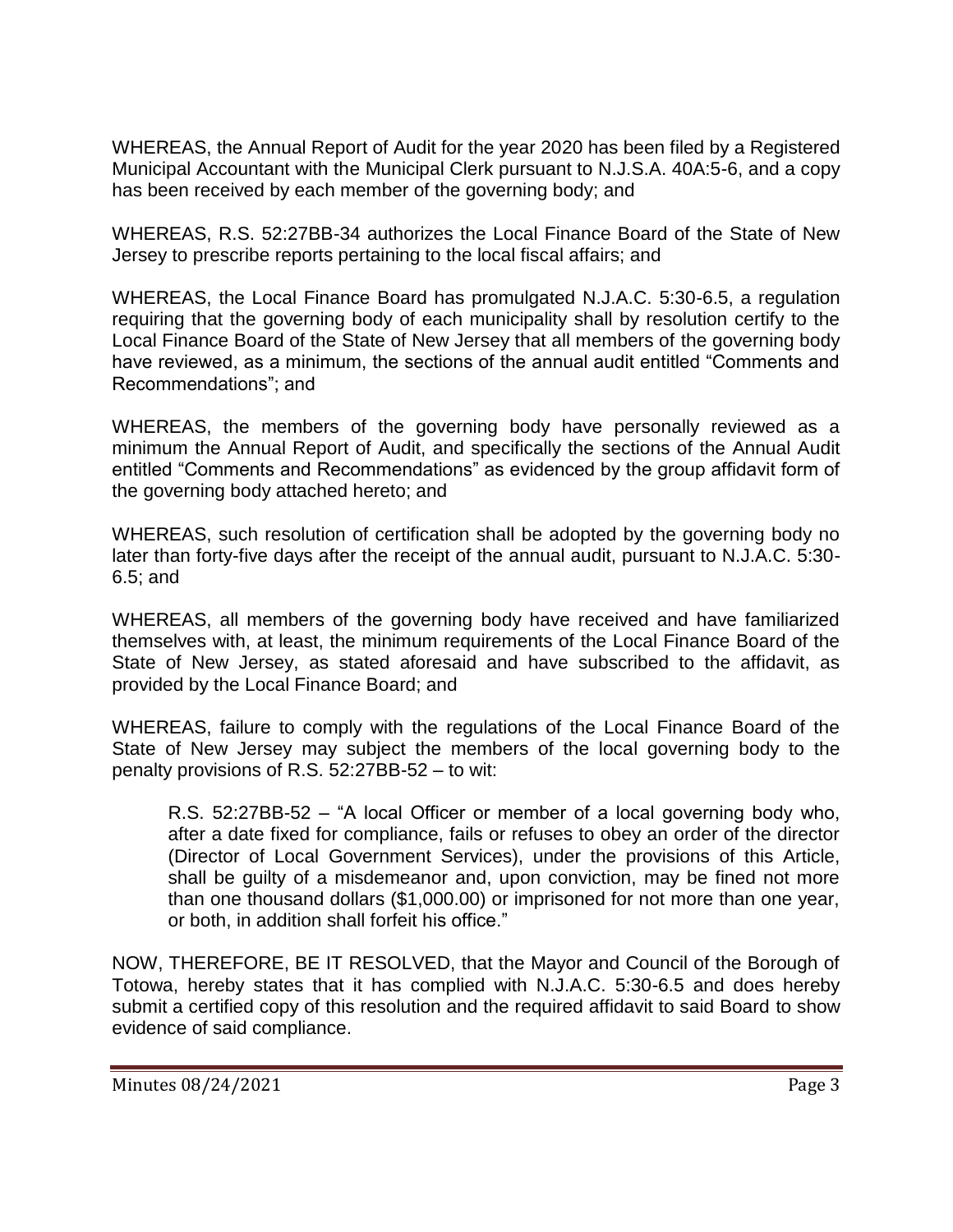There was a motion by Councilman Picarelli, seconded by Councilman D'Angelo to adopt the following Resolution Authorizing The Borough Of Totowa To Enter Into A Cooperative Pricing Agreement. On roll call vote, all members of the Council present voted in the affirmative.

### RESOLUTION NO. 87-2021

#### RESOLUTION AUTHORIZING THE BOROUGH OF TOTOWA TO ENTER INTO A COOPERATIVE PRICING AGREEMENT

WHEREAS, N.J.S.A. 40A:11-11(5) authorizes contracting units to establish a Cooperative Pricing System and to enter into Cooperative Pricing Agreements for its administration; and

WHEREAS, the County of Passaic, hereinafter referred to as the "Lead Agency " has offered voluntary participation in a Cooperative Pricing System for the purchase of goods and services; and

WHEREAS, on August 24, 2021, the governing body of the Borough of Totowa, County of Passaic, State of New Jersey duly considered participation in a Cooperative Pricing System for the provision and performance of goods and services.

NOW, THEREFORE, BE IT RESOLVED as follows:

### TITLE

This RESOLUTION shall be known and may be cited as the Cooperative Pricing Resolution of the Borough of Totowa.

### AUTHORITY

Pursuant to the provisions of *N.J.S.A. 40A:11-11(5)*, the Mayor of the Borough of Totowa is hereby authorized to enter into a Cooperative Pricing Agreement with the Lead Agency.

### CONTRACTING UNIT

The Lead Agency shall be responsible for complying with the provisions of the *Local Public Contracts Law (N.J.S.A. 40A:11-1 et seq.)* and all other provisions of the revised statutes of the State of New Jersey.

### EFFECTIVE DATE

Minutes 08/24/2021 **Page 4**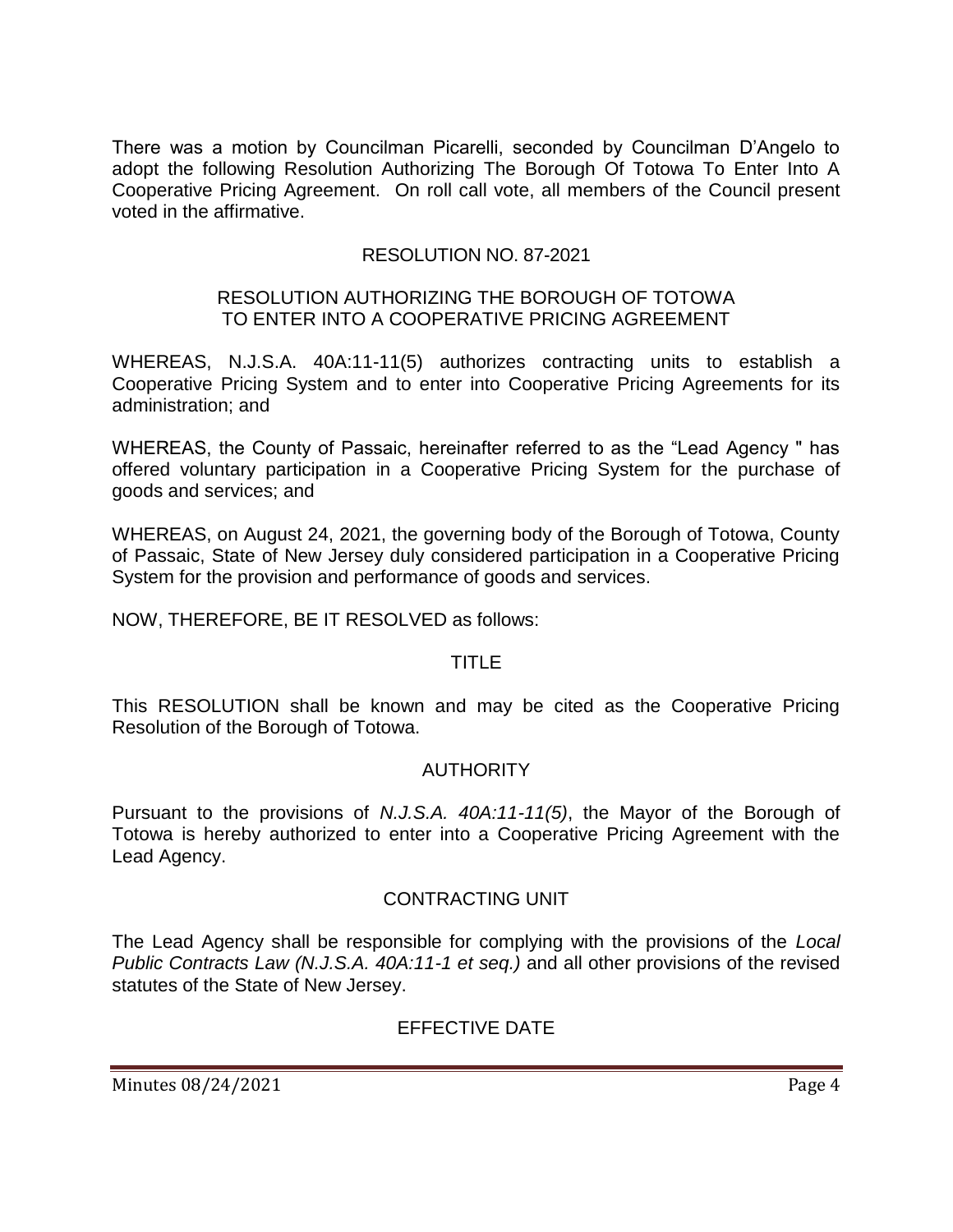This Resolution shall take effect immediately upon passage.

There was a motion by Councilman Picarelli, seconded by Councilman D'Angelo to adopt the following Resolution Authorizing The Purchase And Delivery Of Multifunction Copying Machines For Various Municipal Departments. On roll call vote, all members of the Council present voted in the affirmative.

### RESOLUTION NO. 88-2021

### RESOLUTION AUTHORIZING THE PURCHASE AND DELIVERY OF MULTIFUNCTION COPYING MACHINES FOR VARIOUS MUNICIPAL DEPARTMENTS

WHEREAS, the Borough of Totowa Municipal Clerk has requested that new multifunction copying machines be purchased for use by various municipal departments including the Borough of Totowa Municipal Clerk's Office, Tax Office, Health Department, Court, Department of Public Works and Community Center; and

WHEREAS, the Mayor and Council of the Borough of Totowa have determined that there is a need for this equipment to be used by the various municipal departments; and

WHEREAS, the Mayor and Council of the Borough of Totowa desire to authorize the purchase of these multifunction copying machines; and

WHEREAS, State of New Jersey Contract No. G40467 has been awarded to Atlantic Tomorrows Office, 134 West 26<sup>th</sup> Street, 3<sup>rd</sup> Floor, New York, New York 10001 for the purchase of multifunction copying machines and all related equipment in the amount of \$15,108.00; and

WHEREAS, pursuant to the applicable New Jersey State laws, the purchase of this equipment may be authorized without public bidding.

NOW, THEREFORE, BE IT RESOLVED, that the Mayor and Council of the Borough of Totowa do hereby authorize the purchase and delivery of multifunction copying machines from Atlantic Tomorrows Office in the amount of \$15,108.00.

BE IT FURTHER RESOLVED, that the Mayor and Municipal Council of the Borough of Totowa do hereby authorize the Municipal Clerk to execute any and all instruments relating thereto.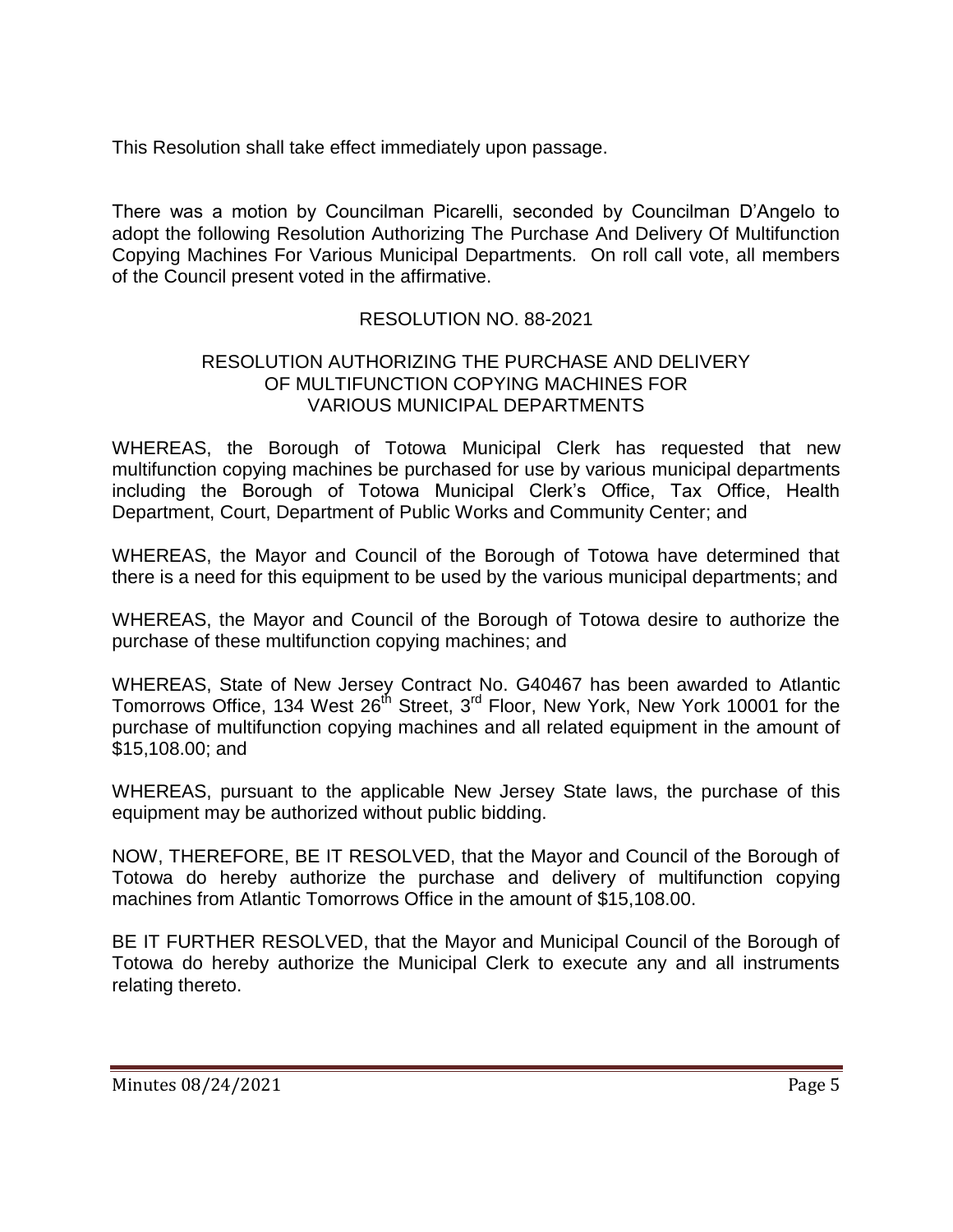There was a motion by Councilman Picarelli, seconded by Councilman D'Angelo to adopt the following Resolution Authorizing Refund Of Uniform Construction Code Permit No. 20-00296 Fees To Jean B. Russell Family Trust. On roll call vote, all members of the Council present voted in the affirmative.

### RESOLUTION NO. 89-2021

### RESOLUTION AUTHORIZING REFUND OF UNIFORM CONSTRUCTION CODE PERMIT NUMBER 20-00296 FEES TO JEAN B. RUSSELL FAMILY TRUST

WHEREAS, the Jean B. Russell Family Trust is the owner of the property located at 73 Winifred Drive, Totowa, New Jersey 07512; and

WHEREAS, on August 17, 2020, the Jean B. Russell Family Trust applied to the Borough of Totowa Building Department for a permit on behalf of Jean B. Russell to install a generator to ensure a constant source of power for the home and paid the required fees in the amount of \$256.00; and

WHEREAS, on September 4, 2020, the Borough of Totowa Building Department issued Uniform Construction Code ("UCC") Permit Number 20-00296 for the installation of a generator at the premises; and

WHEREAS, shortly after the generator was delivered, Mrs. Russell was hospitalized and permanently relocated to an assisted living facility; and

WHEREAS, accordingly there was no longer a need to install the generator and the Jean B. Russell Family Trust has now requested a refund of the fees paid on August 17, 2020 in the amount of \$192.00; and

WHEREAS, the Mayor and Council of the Borough of Totowa desire to authorize a refund to the Jean B. Russell Family Trust in the amount of \$192.00.

NOW, THEREFORE, BE IT RESOLVED, that the Mayor and Council of the Borough of Totowa do hereby authorize the refund of \$192.00 to the Jean B. Russell Family Trust, 73 Winifred Drive, Totowa, New Jersey 07512 for UCC Permit Number 20-00296 fees paid to the Borough of Totowa Building Department.

BE IT FURTHER RESOLVED, that the Borough of Totowa Municipal Clerk is hereby authorized to issue a check in the amount of \$192.00 to the Jean B. Russell Family Trust, 73 Winifred Drive, Totowa, New Jersey 07512.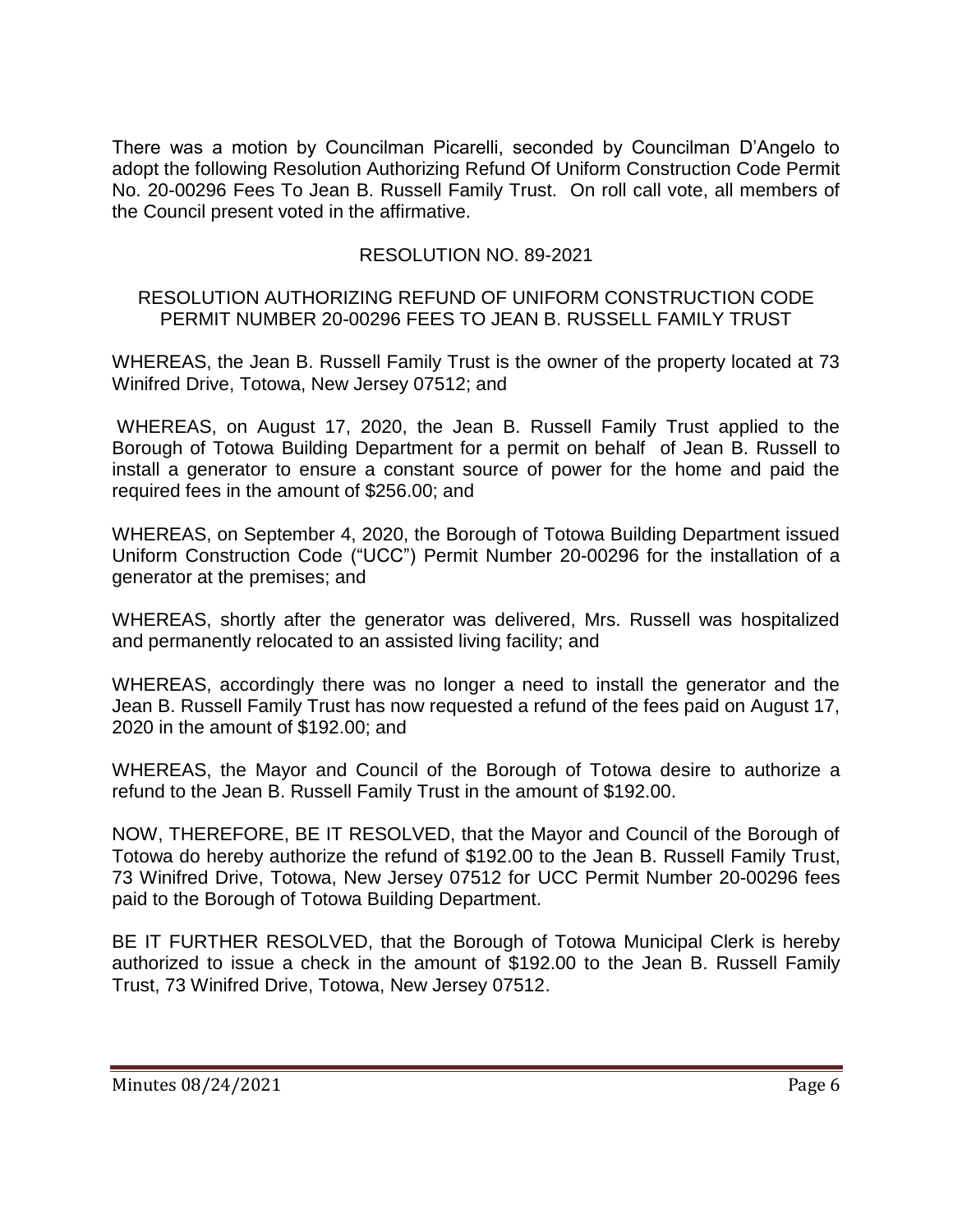There was a motion by Councilman Picarelli, seconded by Councilman D'Angelo to adopt the following Resolution Authorizing Refund Of Uniform Construction Code Permit No. 21-00181 Fees To Jose A. And Stephanie Morel. On roll call vote, all members of the Council present voted in the affirmative.

# RESOLUTION NO. 90-2021

### RESOLUTION AUTHORIZING REFUND OF UNIFORM CONSTRUCTION CODE PERMIT NUMBER 21-00181 FEES TO JOSE A. AND STEPHANIE MOREL

WHEREAS, Jose A. and Stephanie Morel are the owners of the property located at 150 Stewart Terrace, Totowa, New Jersey 07512; and

WHEREAS, on May 7, 2021, Mr. and Mrs. Morel applied to the Borough of Totowa Building Department for a permit to install an in-ground pool and paid the required fees in the amount of \$946.00; and

WHEREAS, on May 10, 2021, the Borough of Totowa Building Department issued Uniform Construction Code ("UCC") Permit Number 21-00181 for the installation of an in-ground pool at the premises; and

WHEREAS, shortly after the permit was issued, the contractor notified Mr. and Mrs. Morel that they would be unable to install the pool this year due to the Covid-related delays of the necessary materials from the manufacturing company; and

WHEREAS, Mr. and Mrs. Morel have now requested a refund of the fees paid on May 7, 2021 in the amount of \$686.00; and

WHEREAS, the Mayor and Council of the Borough of Totowa desire to authorize a refund to Mr. and Mrs. Morel in the amount of \$686.00.

NOW, THEREFORE, BE IT RESOLVED, that the Mayor and Council of the Borough of Totowa do hereby authorize the refund of \$686.00 to Jose A. and Stephanie Morel, 150 Stewart Terrace Drive, Totowa, New Jersey 07512 for UCC Permit Number 21-00181 fees paid to the Borough of Totowa Building Department.

BE IT FURTHER RESOLVED, that the Borough of Totowa Municipal Clerk is hereby authorized to issue a check in the amount of \$686.00 to Jose A. and Stephanie Morel, 150 Stewart Terrace Drive, Totowa, New Jersey 07512.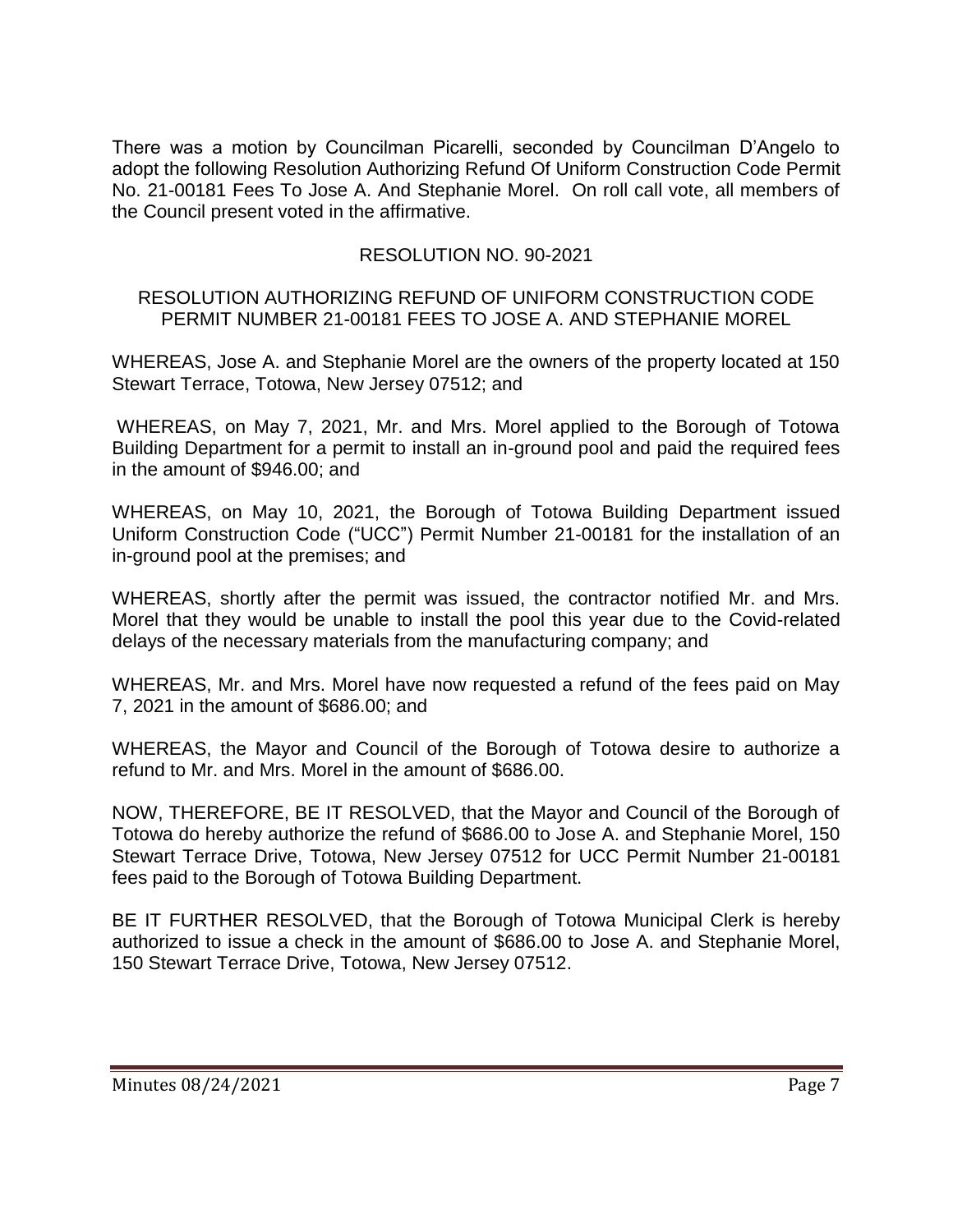# COMMITTEE ON PUBLIC SAFETY:

There was a motion by Councilman D'Angelo, seconded by Councilman Capo to adopt the following Resolution Approving Agreement Between The Borough Of Totowa And PBA Local No. 80 Of The Borough Of Totowa Police Department January 1, 2021 Through December 31, 2024. On roll call vote, all members of the Council present voted in the affirmative.

# RESOLUTION NO. 91-2021

### RESOLUTION APPROVING AGREEMENT BETWEEN THE BOROUGH OF TOTOWA AND PBA LOCAL NO. 80 OF THE BOROUGH OF TOTOWA POLICE DEPARTMENT JANUARY 1, 2021 THROUGH DECEMBER 31, 2024

WHEREAS, the Mayor and Council of the Borough of Totowa recognize, pursuant to the provisions of the Employee-Employer Relations Act, (N.J.S.A. 34:13A-1.1 et seq.), PBA Local No. 80 of the Borough of Totowa Police Department ("PBA") as the exclusive majority representative for the purposes of collective negotiations of all sworn, regular, full time police officers of the Borough Police Department; and

WHEREAS, negotiations over wages, hours and other terms and conditions of employment were conducted by the Public Safety Committee and the duly appointed Police Salary Committee as designated by the PBA; and

WHEREAS, an understanding concerning the terms and conditions of employment between the Borough of Totowa and the PBA has been reached; and

WHEREAS, the contract shall be known and classified as a four (4) year contract commencing effective January 1, 2021 and terminating on December 31, 2024; and

WHEREAS, the Mayor and Council of the Borough of Totowa desire to memorialize the terms and conditions of said agreement in a written contract.

NOW, THEREFORE, BE IT RESOLVED, that the Mayor and Council of the Borough of Totowa do hereby approve an agreement between the Borough of Totowa and PBA Local No. 80 of the Borough of Totowa Police Department for the years 2021 through 2024.

BE IT FURTHER RESOLVED, that the Municipal Council of the Borough of Totowa does hereby authorize the Mayor and Municipal Clerk to execute any and all necessary instruments relating thereto.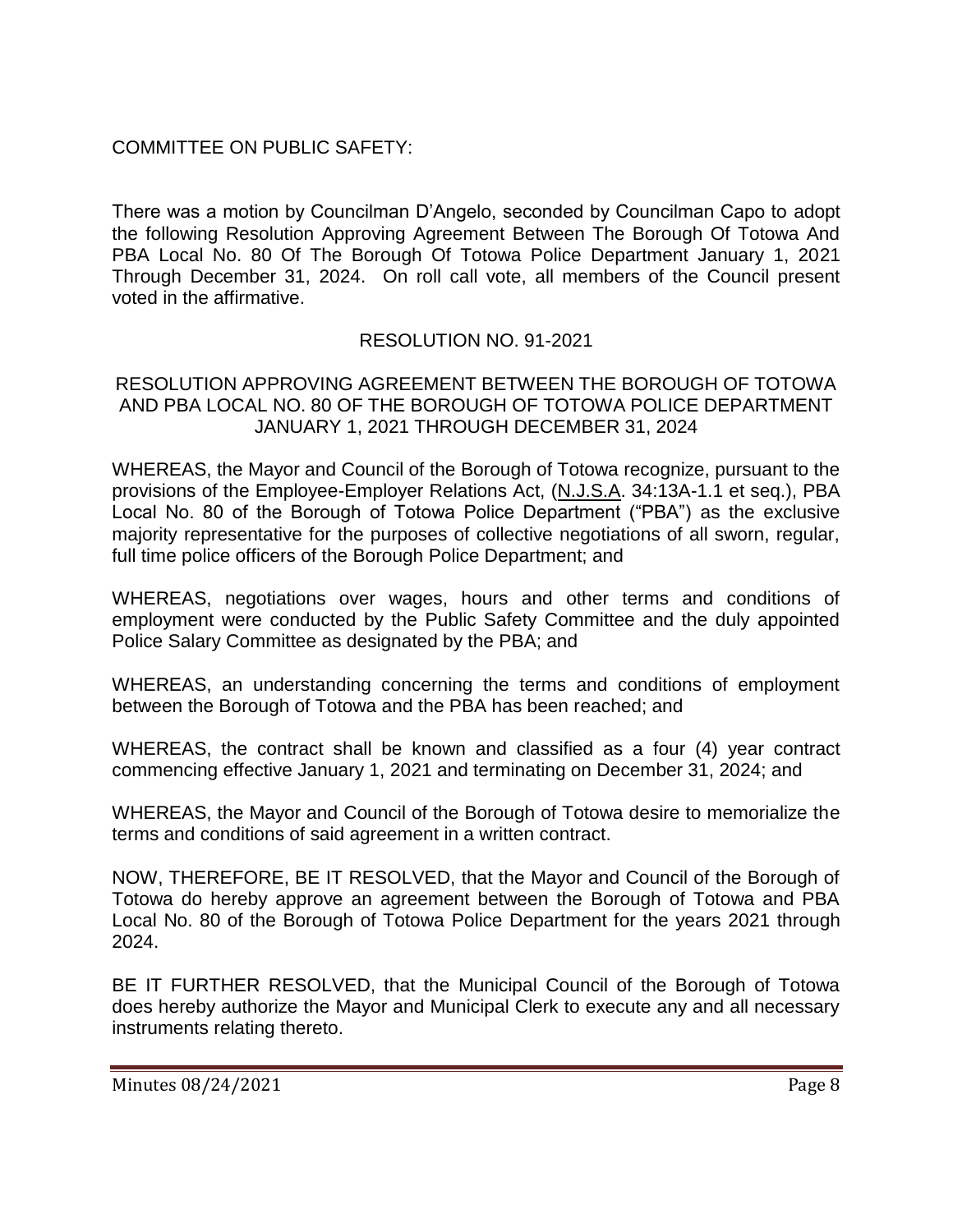There was a motion by Councilman D'Angelo, seconded by Councilman Capo to approve a grade increase for Patrol Officer James Jurewicz from Grade 6 to Grade 5. On roll call vote, all members of the Council present voted in the affirmative.

Upon the recommendation of the Committee, there was a motion by Councilman D'Angelo, seconded by Councilman Capo to appoint Chase Schaffer as a Police Dispatcher. On roll call vote, all members of the Council present voted in the affirmative.

# MAYOR'S APPOINTMENT

### I, Mayor John Coiro, with the advice and consent of the Council do hereby appoint Chase Schaffer as a Police Dispatcher for a term of one year ending December 31, 2021.

There was a motion by Councilman D'Angelo, seconded by Councilwoman Andriani to confirm the appointment. On roll call vote, all members of the Council present voted in the affirmative.

There was a motion by Councilman D'Angelo, seconded by Councilman Capo to approve payment of the annual contribution for 2021 to the Borough Of Totowa First Aid Squad, Inc. On roll call vote, all members of the Council present voted in the affirmative.

COMMITTEE ON PUBLIC WORKS:

There was a motion by Councilman Bucher, seconded by Councilwoman Palazzo to adopt the following Resolution Authorizing The Purchase And Delivery Of One Ford F-550 Rack Body 4X4 Truck With Plow And Salt Spreader For The Department Of Public Works. On roll call vote, all members of the Council present voted in the affirmative.

# RESOLUTION NO. 92-2021

RESOLUTION AUTHORIZING THE PURCHASE AND DELIVERY OF ONE FORD F-550 RACK BODY 4X4 TRUCK WITH PLOW AND SALT SPREADER FOR THE DEPARTMENT OF PUBLIC WORKS FLEET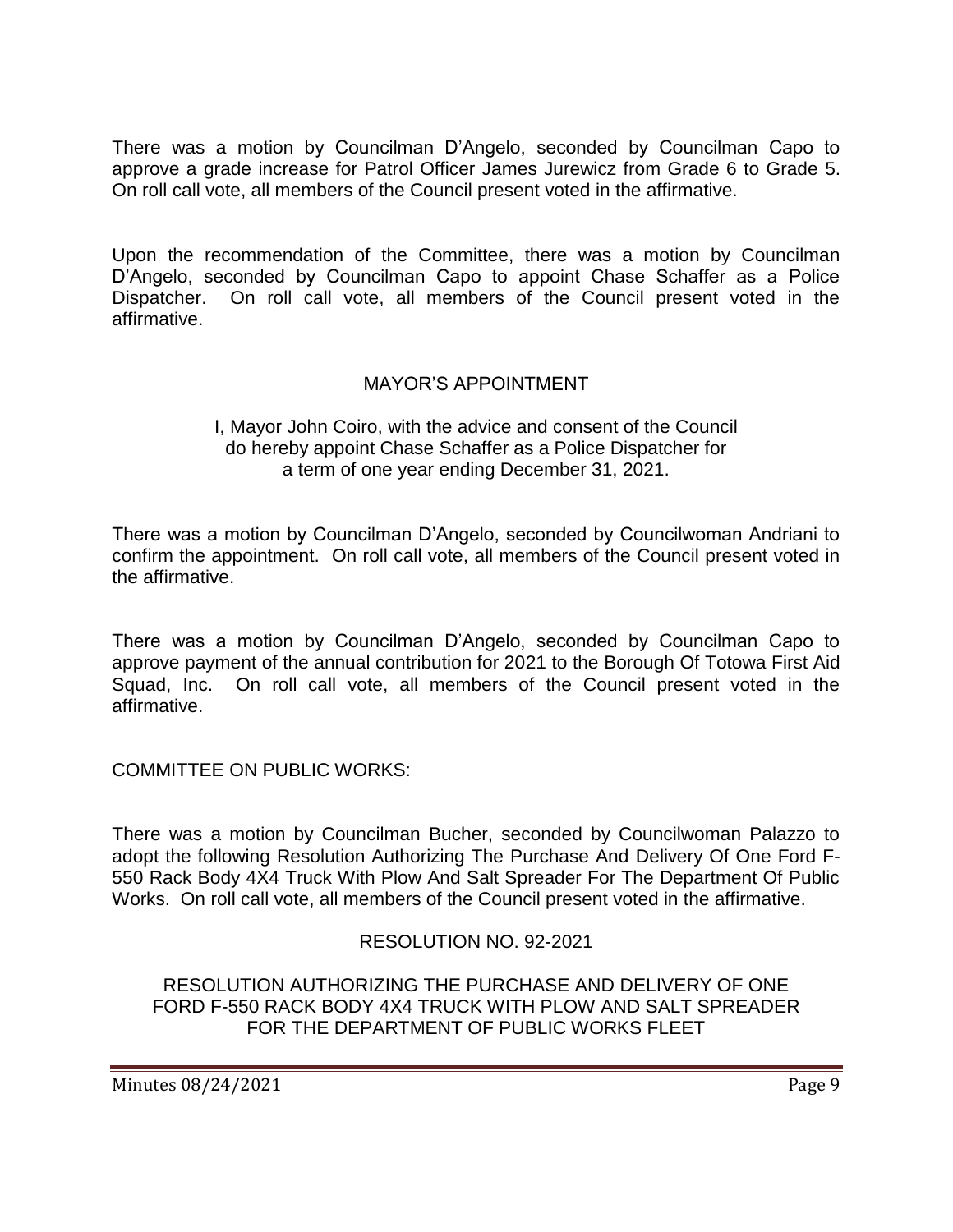WHEREAS, the Borough of Totowa Department of Public Works ("DPW") Superintendent has requested the purchase of one Ford F-550 Rack Body 4x4 Truck with Plow and Salt Spreader; and

WHEREAS, the Mayor and Council of the Borough of Totowa have determined that there is a need for this multi-function vehicle to be added to the DPW fleet; and

WHEREAS, the Mayor and Council of the Borough of Totowa desire to authorize the purchase and delivery of the Ford F-550 Rack Body 4x4 Truck with Plow and Salt Spreader; and

WHEREAS, New Jersey State Contract No. 17-FLEET-00241 has been awarded to Route 23 Automall, 1301 Route 23, Butler, New Jersey 07405 for the purchase and delivery of Ford F-550 Rack Body 4x4 Trucks with Plow and Salt Spreader and all related equipment; and

WHEREAS, Route 23 Automall has submitted a proposal for the purchase and delivery of one Ford F-550 Rack Body 4x4 Truck with Plow and Salt Spreader in the amount of \$74,782.00, a copy of which is on file in the office of the Borough of Totowa Municipal Clerk; and

WHEREAS, pursuant to the applicable New Jersey State laws, the purchase of this vehicle may be authorized without public bidding.

NOW, THEREFORE, BE IT RESOLVED, that the Mayor and Council of the Borough of Totowa do hereby authorize the purchase and delivery of one Ford F-550 Rack Body 4x4 Truck with Plow and Salt Spreader from Route 23 Automall in the amount of \$74,782.00.

BE IT FURTHER RESOLVED, that the Mayor and Municipal Council of the Borough of Totowa do hereby authorize the Municipal Clerk and DPW Superintendent to execute any and all instruments relating thereto.

COMMITTEE ON ENGINEERING & PUBLIC PROPERTY:

A letter was received from Library Director Anne Krautheim requesting permission to use the Community Center as a temporary library during their renovation project. There was a motion by Councilman Capo, seconded by Councilwoman Andriani to grant permission. On roll call vote, all members of the Council present voted in the affirmative.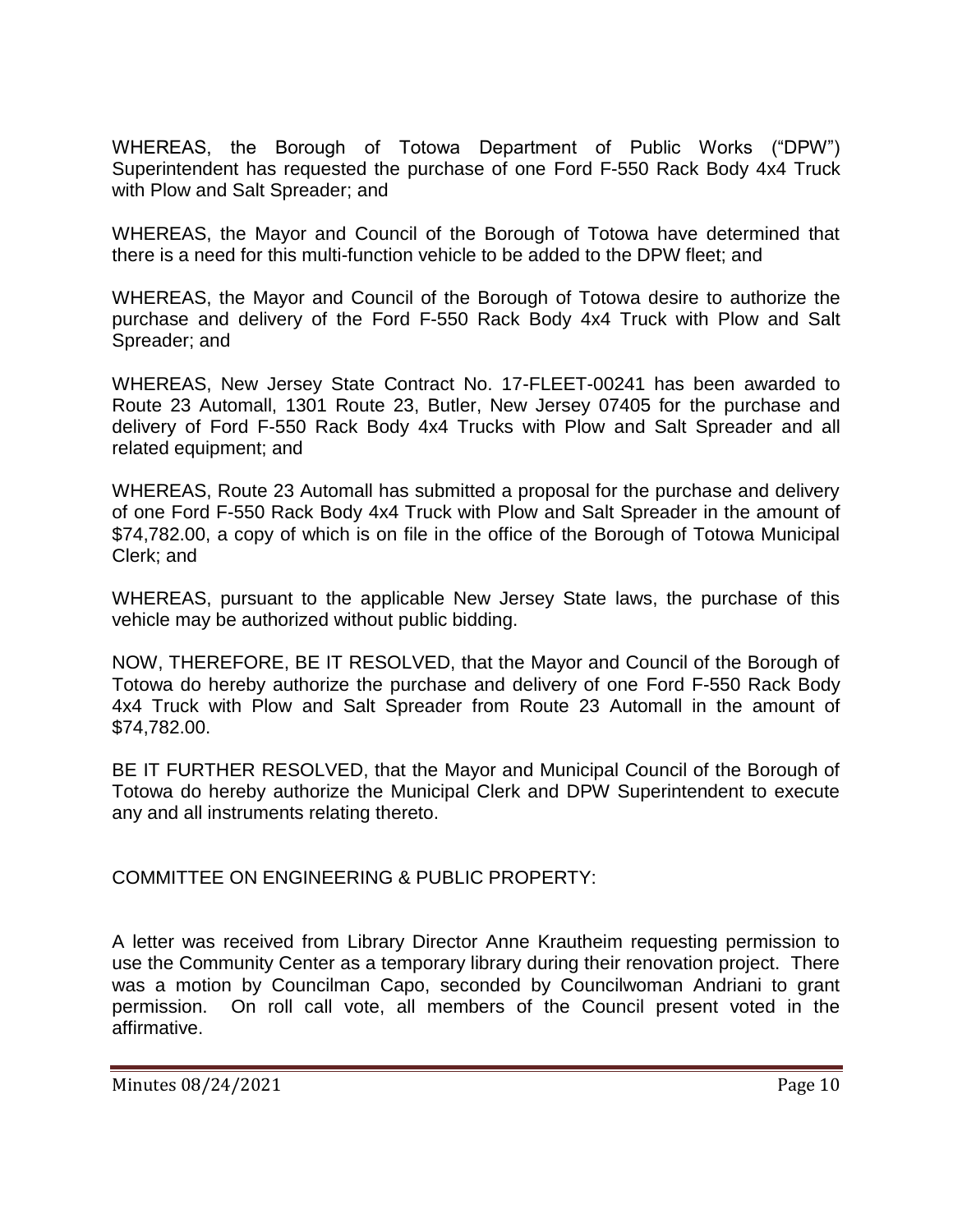A letter was received from the Friends of the Totowa Public Library requesting permission to use the Municipal Parking Lot on Tuesday, October 19, 2021 for a bus trip to Wind Creek Casino in Bethlehem, PA. There was a motion by Councilman Capo, seconded by Councilwoman Andriani to grant permission. On roll call vote, all members of the Council present voted in the affirmative.

COMMITTEE ON LIAISON & INSPECTION:

There was a motion by Councilwoman Andriani, seconded by Councilman Bucher to adopt the following Resolution Providing For The Insertion Of A Special Item Of Revenue In The Budget Pursuant To N.J.S.A. 40A:4-87 (Ch. 159, P.L. 1948) – Public And Private Revenues Offset By Appropriations – Passaic County Historic Trust Regrant Program. On roll call vote, all members of the Council present voted in the affirmative.

# RESOLUTION NO. 93-2021

### Resolution Providing For The Insertion Of A Special Item Of Revenue In The Budget Pursuant To N.J.S.A. 40A:4-87 (Ch. 159, P.L. 1948) – Public And Private Revenues Offset By Appropriations – Passaic County Historic Trust Regrant Program

WHEREAS, N.J.S.A. 40A:4-87 provides that the Director of the Division of Local Government Services may approve the insertion of any special item of revenue in the budget of any municipality when such item shall have been made available by law and the amount thereof was not determined at the time of the adoption of the budget; and

WHEREAS, said Director may also approve the insertion of an item of appropriation of equal amount; and

WHEREAS, the Borough of Totowa has been awarded funds in the amount of \$31,400 from the Passaic County Historic Trust Regrant Program for the Van Allen House conditions assessment and wishes to amend its 2021 Budget to include this amount as an item of revenue.

NOW, THEREFORE, BE IT RESOLVED, that the by the Governing Body of the Borough of Totowa that the Mayor and Council hereby requests the Director of the Division of Local Government Services to approve the insertion of an item of revenue in the Budget of 2021 in the sum of \$31,400 which is now available as a revenue item from: